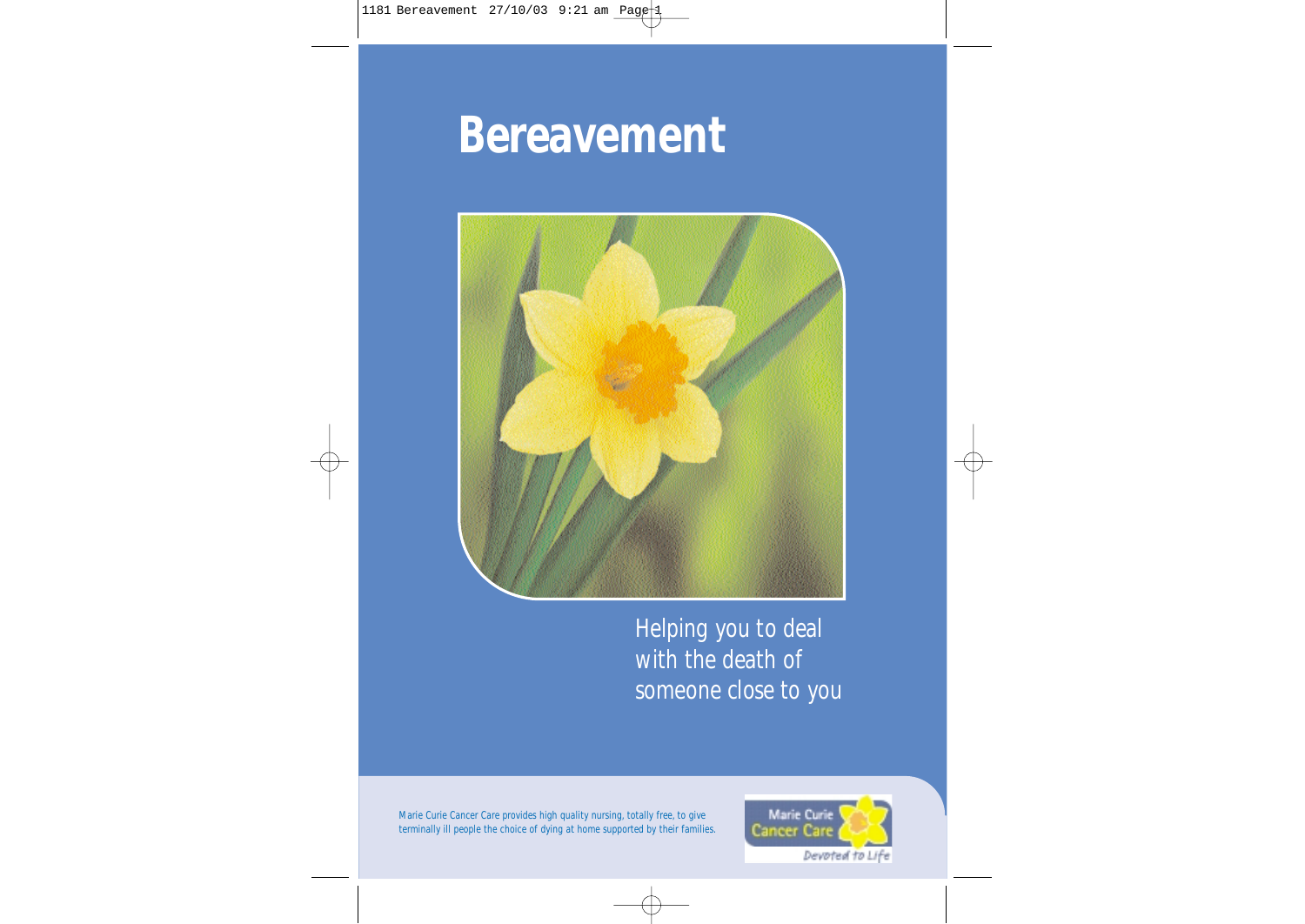# **Introduction**

Sooner or later most of us will suffer the loss of a relative or someone close to us.

This booklet aims to provide both emotional and practical advice to help you through what can be a very distressing time. It discusses some of the feelings associated with bereavement and offers some practical suggestions on what to do and when. In addition, the booklet details support that is available.

The booklet is not intended to be a comprehensive guide but instead aims to provide an overview of issues that may arise following a bereavement.

Every effort has been made to ensure the contents of this booklet are complete and up to date. It is based on our understanding of the law at the time of preparation (September 2003). Neither Marie Curie Cancer Care not any of its employees can be held responsible for any errors, omissions or changes that have occurred since that date. Readers are advised to check with the relevant organisations before acting on any advice contained herein.

## **Contents**

| What will happen immediately after the death               | 4  |
|------------------------------------------------------------|----|
| Registering the death                                      | 7  |
| The funeral                                                | 12 |
| Selecting a funeral director                               | 12 |
| Arranging a funeral without the help of a funeral director | 14 |
| Wishes of the deceased                                     | 14 |
| Death notice                                               | 15 |
| Paying for the funeral                                     | 15 |
| <b>Burial</b>                                              | 16 |
| Cremation                                                  | 17 |
| Flowers and donations in memory                            | 17 |
| The service                                                | 17 |
| Coping with your grief                                     | 19 |
| No one can tell you how to grieve                          | 19 |
| Take your time to make choices                             | 19 |
| Intense feelings are part of grieving                      | 20 |
| Grieving within a family                                   | 21 |
| Include children                                           | 21 |
| Identify who will be supportive to you                     | 23 |
| In summary                                                 | 24 |
| Administration of the estate                               | 25 |
| Pensions, tax and benefits                                 | 25 |
| People or organisations to inform                          | 27 |
| Useful organisations                                       | 29 |
| Associations of funeral directors                          | 29 |
| Organisations offering advice on funerals                  | 30 |
| For advice on religious or secular services                | 31 |
| Bereavement organisations                                  | 32 |
| Counselling                                                | 35 |
| Financial and practical advice                             | 35 |
| Can you help?                                              | 37 |

Marie Curie Cancer Care 3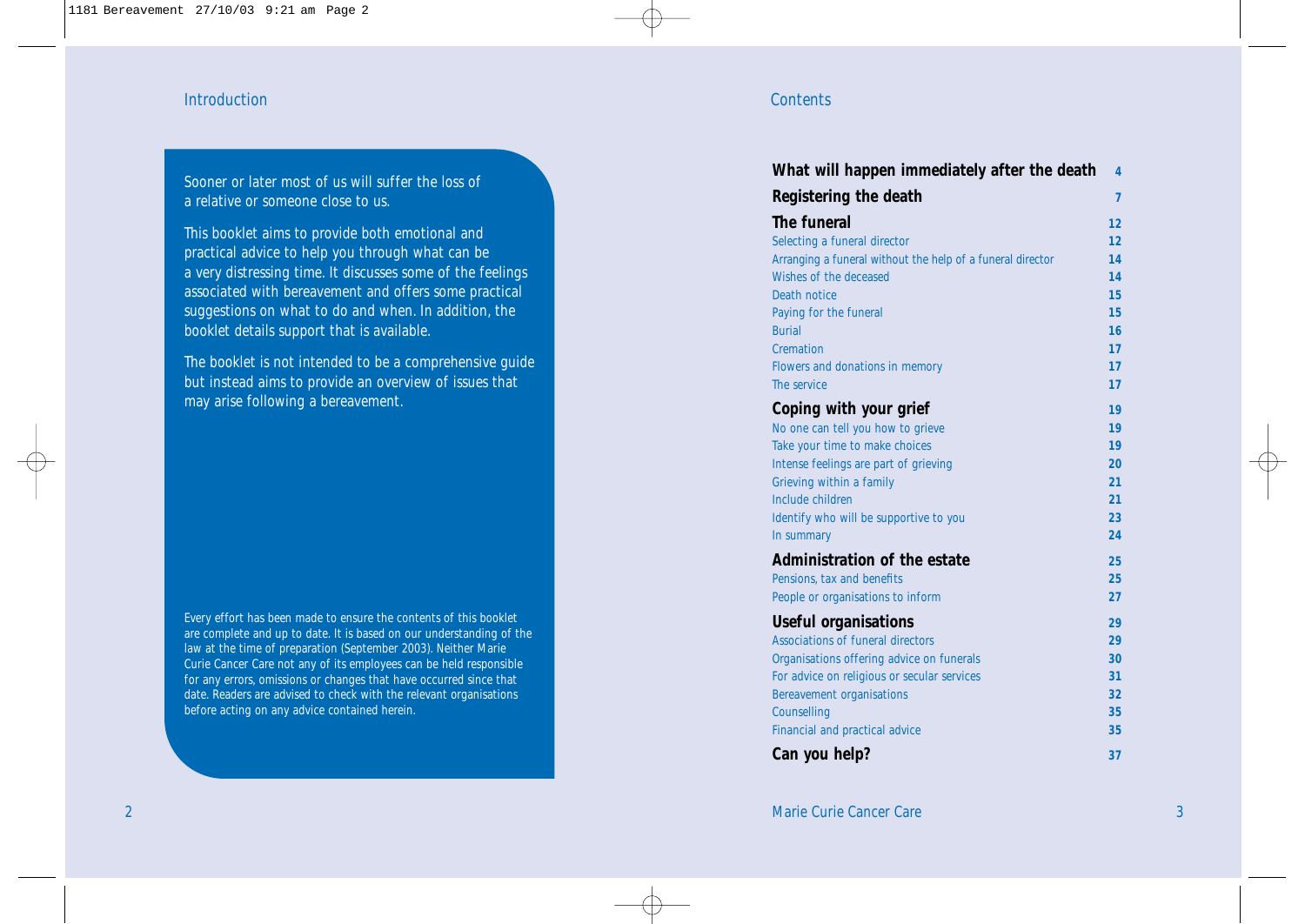# What will happen immediately after the death What will happen immediately after the death

# **What will happen immediately after the death**

### **If the patient dies at home**

If a Marie Curie Nurse (or other healthcare professional) is present at the time of death, s/he will check the patient's care plan to see when the GP needs to be called. Any local arrangements between the GP, district nurse and family will be respected by the Marie Curie Nurse.

Some Marie Curie Nurses are able to verify death in a patient's home if this has been locally agreed. If the Marie Curie Nurse is unable to verify death, they will take advice from the GP, the GP's deputising service or the district nursing service if no guidance is offered in the care plan.

If there is no Marie Curie Nurse (or other healthcare professional) present at the death, you should call your GP's surgery. A GP or their deputising service will give advice, and will visit to confirm death unless other arrangements are made with you on the phone or have been made previously. For instance, in the case of an expected death, and if the GP has seen the patient within the previous two weeks, it may have been agreed that a GP will not attend when the death occurs and that the family can go ahead and call a funeral director. However, even if a GP does not have to confirm the death, they should attend if the carer needs their

support, so if you change your mind when the time comes, do let the GP know.

After the GP has visited to confirm (and if appropriate certify) the death – or after it has been agreed that the GP does not need to do so - the next stage is to contact a funeral director (please see later section Selecting a funeral director).

Once you have called a funeral director, who will set all the procedures in motion in accordance with your wishes, they will generally come within the hour. The family and carers may decide that they would like a little more time with the deceased. If so, tell the funeral director on the phone what your wishes are and when you would like them to take away the deceased. The funeral director may advise you on a suitable timeframe so that they can provide the appropriate quality of care.

### **The death certificate**

A death certificate is needed in order to register the death and arrange the funeral. If the GP did not certify the death when they visited (for instance, a GP cannot certify a death if they are not the patient's regular GP, but can only verify that the patient has died) or if a GP was not required to visit, they will need to certify the death by signing a medical certificate confirming the cause of death at the funeral director's as soon as practicable.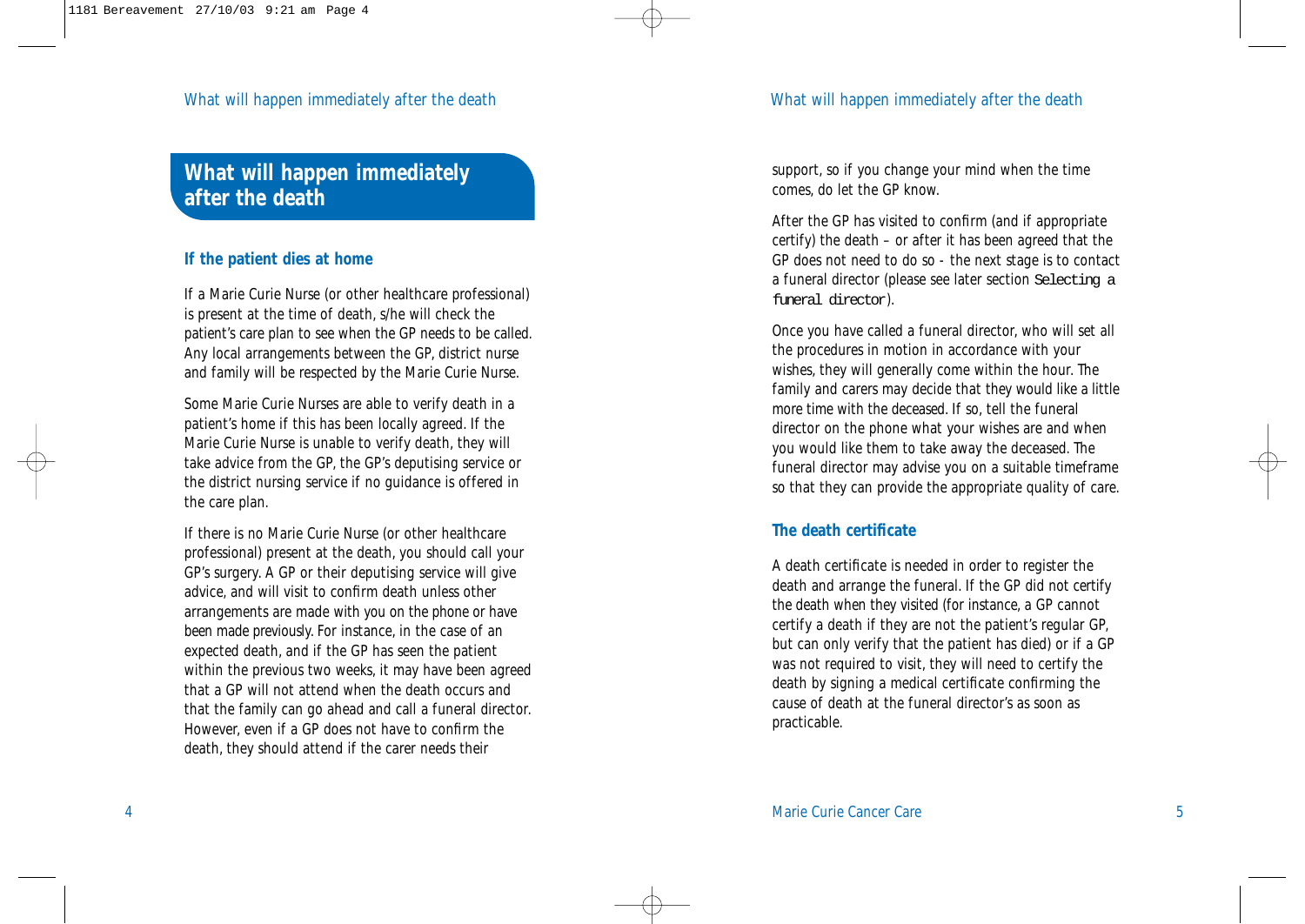## What will happen immediately after the death Registering the death Registering the death

(On occasion the GP may refer the death to the Coroner – or Procurator Fiscal in Scotland – instead of signing the medical certificate. This can happen for a number of reasons and is often just a formality – for instance, even if a death was expected, it will be necessary to report the death if a GP has not seen the patient during the previous two weeks – so try not to worry if this happens.)

The funeral director is there to help you and will guide you through this process.

# **If the patient dies in a Marie Curie or other local hospice, or hospital**

Hospices and hospitals will have their own local arrangements and policies regarding confirmation and certification of the death, and will issue the death certificate. They will provide you with support, and offer advice on what arrangements need to be made, including contacting the funeral director.

# **Registering the death**

It is a legal requirement to register a death with the Registrar for Births, Deaths and Marriages:

- ❏ within five days in England and Wales
- ❏ within eight days in Scotland
- ❏ as soon as possible but no later than five days from the date of death in Northern Ireland

Unless the Registrar agrees to extend this period or when the death has been referred to the Coroner (Procurator Fiscal in Scotland).

- ❏ In Scotland and Northern Ireland the death can be registered in the district where the person died or where they lived.
- ❏ In England and Wales, the death must be registered in the district where the person died. If it is not convenient for the person registering the death to visit this district, registration can be arranged through any register office within England and Wales but it may take a day or two longer to issue the document which allows the funeral to proceed, so you are advised to discuss with the funeral director and the registrar before registering the death via another office.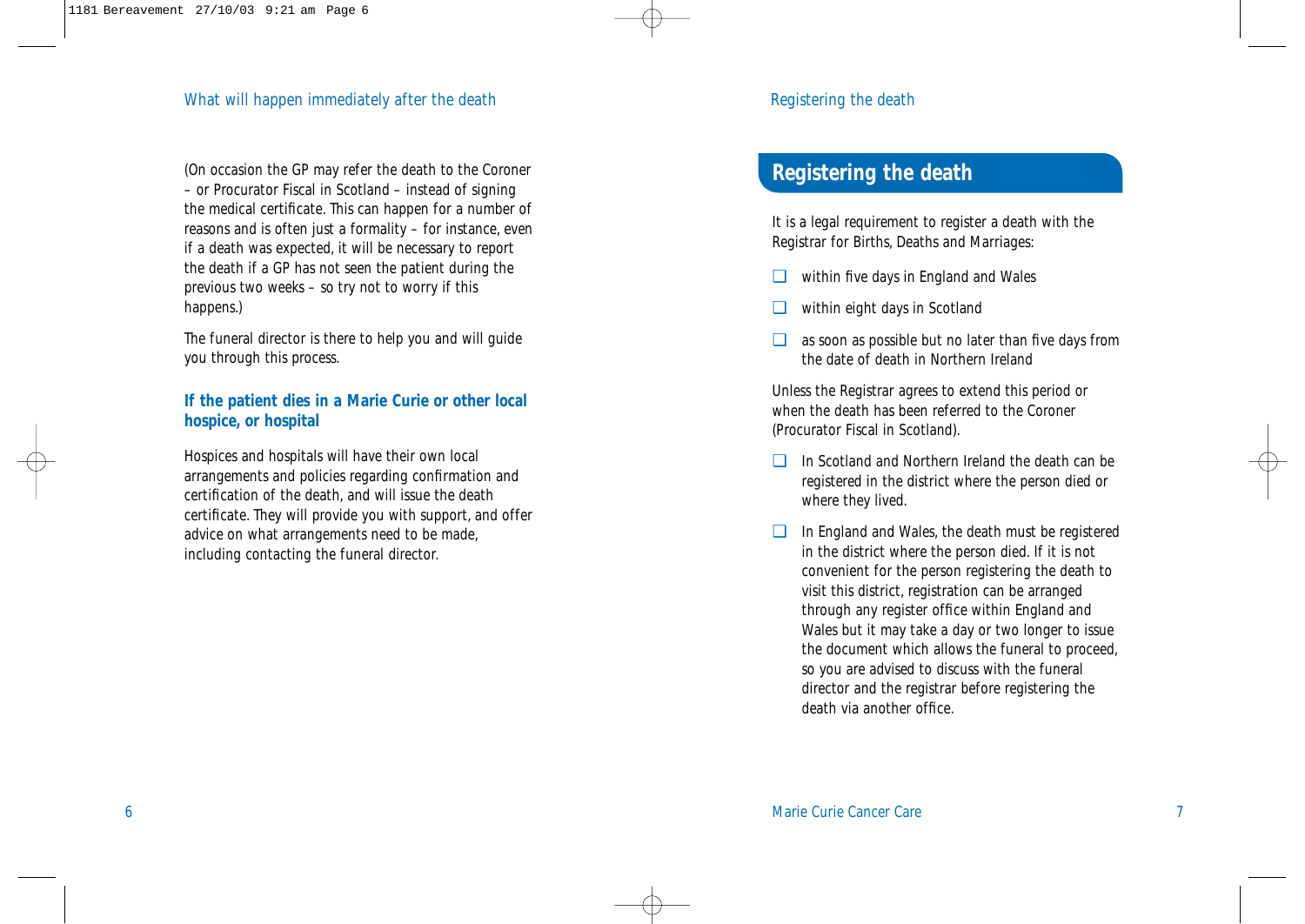# Registering the death Registering the death Registering the death Registering the death

The death can be registered by any of the following (this list is not comprehensive but covers most situations):

- ❏ a relative of the deceased who was present at the death or during the final illness
- ❏ a relative who lives in the district where the death occurred
- ❏ somebody unrelated but who was present at the time of death
- ❏ the occupier of the building where the death occurred eg matron of a nursing home
- ❏ the person responsible for arranging the funeral (**not** the funeral director, who is not allowed to register the death).

Before registering the death, you should discuss your intention to do so with anyone who has the right and who is likely to want to do so, to make sure that your efforts are coordinated.

You will find the address of the Registrar's Office in the Yellow Pages directory (under local government). Some registrars' offices operate an appointments system, and opening hours vary between offices, so it is advisable to phone and check before you visit.

You should take with you the following documents about the deceased:

- ❏ Medical certificate issued by the doctor (essential)
- ❏ National Health Service medical card (if available)
- ❏ Birth certificate (if available)
- ❏ Marriage certificate (if appropriate)

The Registrar will want to know:

- ❏ Date and place of death
- ❏ The deceased's first names and surname (plus maiden name if applicable) and last usual address
- ❏ The deceased's date and place of birth, and occupation

The Registrar will provide:

In England, Wales and Northern Ireland

- ❏ A Certificate for Burial or Cremation (known as the green form) for you to give to the funeral director.
- ❏ A Certificate of Registration of Death BD8 (white form), for you to take or send to the local Benefits Agency along with any pension, income support or other benefit books.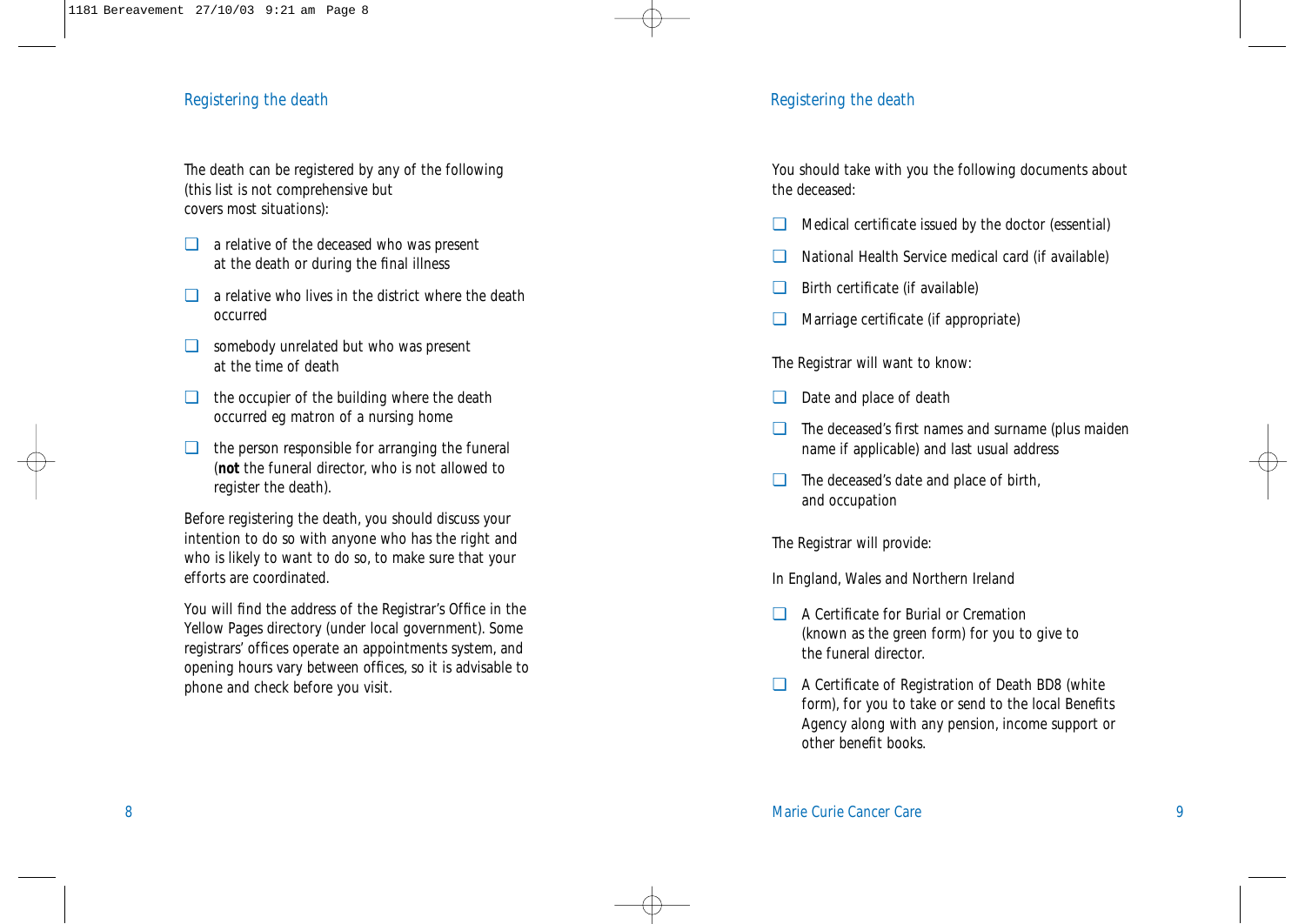# Registering the death Registering the death Registering the death Registering the death

### **In Scotland**

- ❏ A Form 14 (white form) for you to give to the funeral director.
- ❏ A Certificate of Registration of Death (green form 3345i), for you to take or send to the local Benefits Agency along with any pension, income support or other benefit books.

There is no charge to register the death. However, certified copies of the death certificate will be needed to administer the estate. There is a charge for these, which is less if you request copies when you register the death rather than later, so you may want to request a number of copies at this time.

#### **England and Wales**

£3.50 per copy if requested when registering the death, usually £7 per copy if requested at a later date.

### **Scotland**

£8.50 per copy if requested when registering the death or within the calendar year (ie up till and including 31 December of the year in which the death was registered), £13.50 per copy if requested after this.

### **Northern Ireland**

£5 per copy if requested at the time of registering the death or within four weeks. After this, if multiple copies are requested at the same time, the charge is £9 for the first copy and £5 for each subsequent copy. If single copies are requested on separate occasions, the charge is £9 for each.

Some companies holding assets (such as bank accounts, insurance policies, shares etc.) will accept a photocopy of the death certificate if certified by a solicitor as a true copy, but many now insist on an official certified copy from the Registrar. If you want to deal with several assets simultaneously in order to speed up the administration of the estate, you may want to request a higher number of official certified copies.

# **Recommended Reading**

The Benefits Agency produces a very good comprehensive guide to practical issues:

- What to do after a death in England and Wales
- What to do after a death in Scotland
- Registration of death in Northern Ireland.

When you register the death, the Registrar will probably give you a copy of this guide when they give you the form for the Benefits Agency. If not, do ask for one.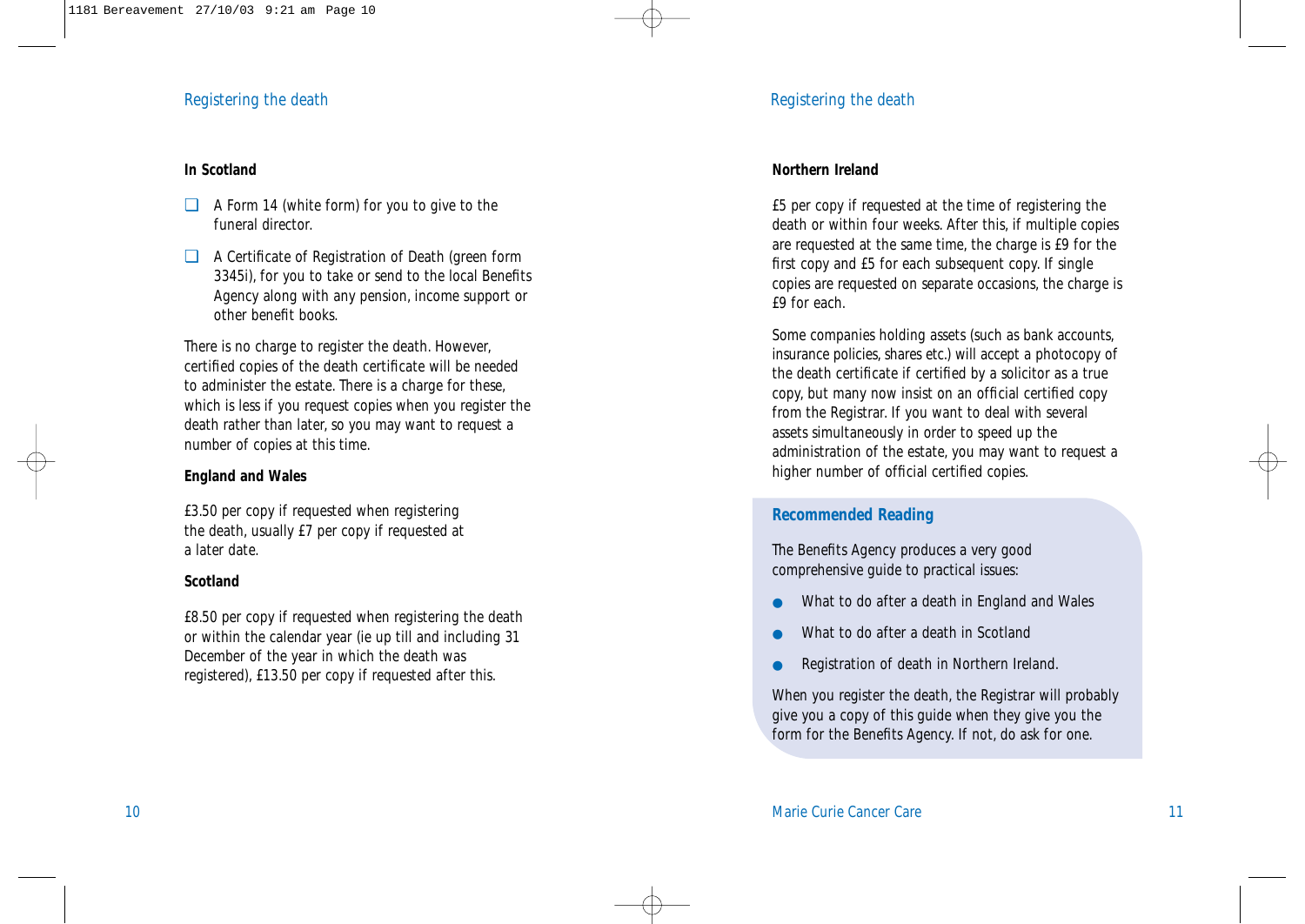# **The Funeral**

## **Selecting a funeral director**

- You may wish to choose a firm that has been recommended by family or friends or one that you know locally.
- You could ask a local minister or religious leader for recommendations.
- See *Useful Organisations: Associations of Funeral Directors* for details of professional associations of funeral directors which each have their own code of practice and which can provide you with details of local member firms.
- If you received this booklet from one of our Marie Curie hospices, the information in the back pocket of the booklet may include details of local funeral directors.

Choose a firm of funeral directors with which you feel comfortable – you do not have to choose the first one you approach (although your choice may be limited if, for instance, the funeral will take place in a remote area). However, if the person died at home you will need to contact and choose a funeral director promptly so that the deceased can be moved (although once this has been organised, you should be able to take your time making other decisions about the funeral). Because of

The funeral The funeral The structure of the structure of the funeral The funeral

this time consideration, when a death is expected you may wish to consider beforehand which firm to use.

Do feel free to ask for a written estimate of costs and a price list, so you can compare costs between firms. While many of the costs will be fixed, you can ask the funeral director what they charge for their services – these can vary considerably. A breakdown of the costs can also help you decide which items and services to choose, which can make a considerable difference to the final cost. Don't feel embarrassed about asking for a simpler or cheaper option, and don't feel pressured to make choices that are beyond your means.

If the Will does not specifically provide for catering after the funeral or for a gravestone, unless you are paying for these items yourself you should ensure that **all** the residuary beneficiaries of the Will agree to the expenses.

Your funeral director will:

- ❏ help you to decide where the body should stay until the funeral;
- ❏ make all the arrangements for the burial or cremation;
- ❏ obtain the necessary documentation and pay any set fees on your behalf (which will then be added to the bill);
- ❏ provide advice on organising a religious or secular service.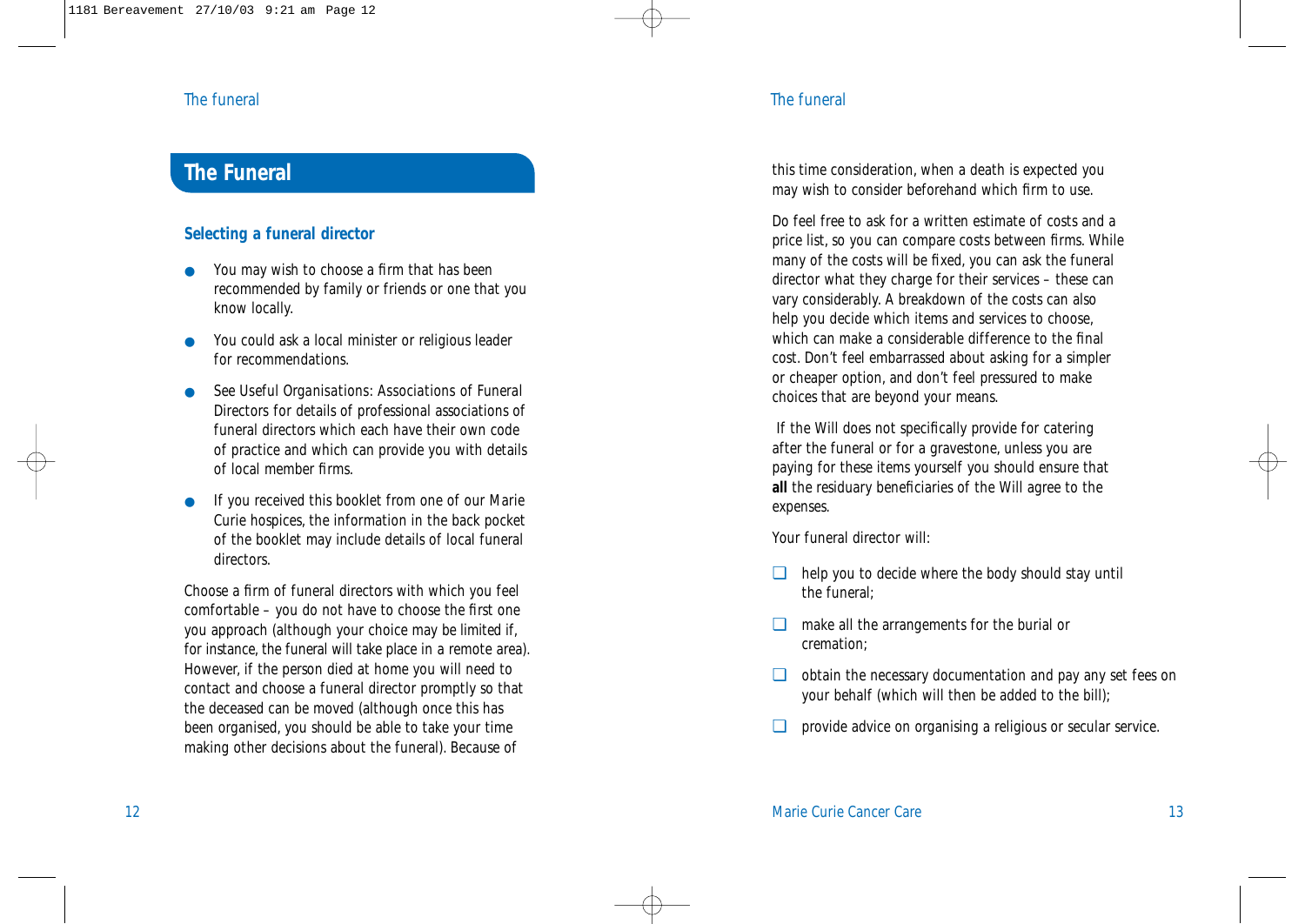# **Arranging a funeral without the help of a funeral director**

You may be able to make the funeral arrangements directly with the crematorium or cemetery and minister of religion or officiant if desired, or you may wish to make alternative arrangements such as burial in woodlands. If you are making the arrangements yourself for reasons of cost, some funeral directors may still be prepared to supply a simple coffin and deal with documentation. Also see *Useful Organisations* section.

# **Wishes of the deceased**

Did the person who has died express any wishes about their funeral, such as a preference for burial or cremation, or for favourite hymns or music? If you do not know what their wishes were, you may find guidance in their Will or amongst their papers. If you do not know where the Will is, it may be in a home safe, at their bank, held by their solicitor (especially if the solicitor drew up the Will and/or is an executor) or kept by a relative.

The person who has died may have owned a burial plot or made their own funeral arrangements or paid in advance for the funeral. Pre-paid plans are increasingly common, but check with the funeral director to see what is covered. If you want services that are not included, these will cost extra.

Whatever preferences may have been expressed by the deceased, it is the executor named in the Will, or

### The funeral The funeral The structure of the structure of the funeral The funeral

otherwise the person with primary responsibility for arranging the funeral, who ultimately has to make the decisions about the funeral, including whether any requests made by the deceased are practical or affordable.

### **Death notice**

You may wish to put an announcement about the death in the national or local newspapers. If you do so, remember to include details of the date, time and place of the funeral as well as the deceased's or your wishes about flowers or donations in memory to charity. For security reasons, it may be advisable not to include your address. You may also wish to arrange for somebody to housesit during the funeral if the property would otherwise be empty.

# **Paying for the funeral**

The funeral costs are paid out of the estate before all other debts and bequests (unless the funeral has been pre-paid), but if there is not enough money in the estate to cover the costs, the person(s) organising the funeral will be obliged to meet the additional costs themselves.

The funeral director's bill is usually sent fairly soon after the funeral. Generally you cannot access funds from a person's estate until probate is granted, but all the major banks should be prepared to release funds from the deceased's accounts for payment of the funeral bill.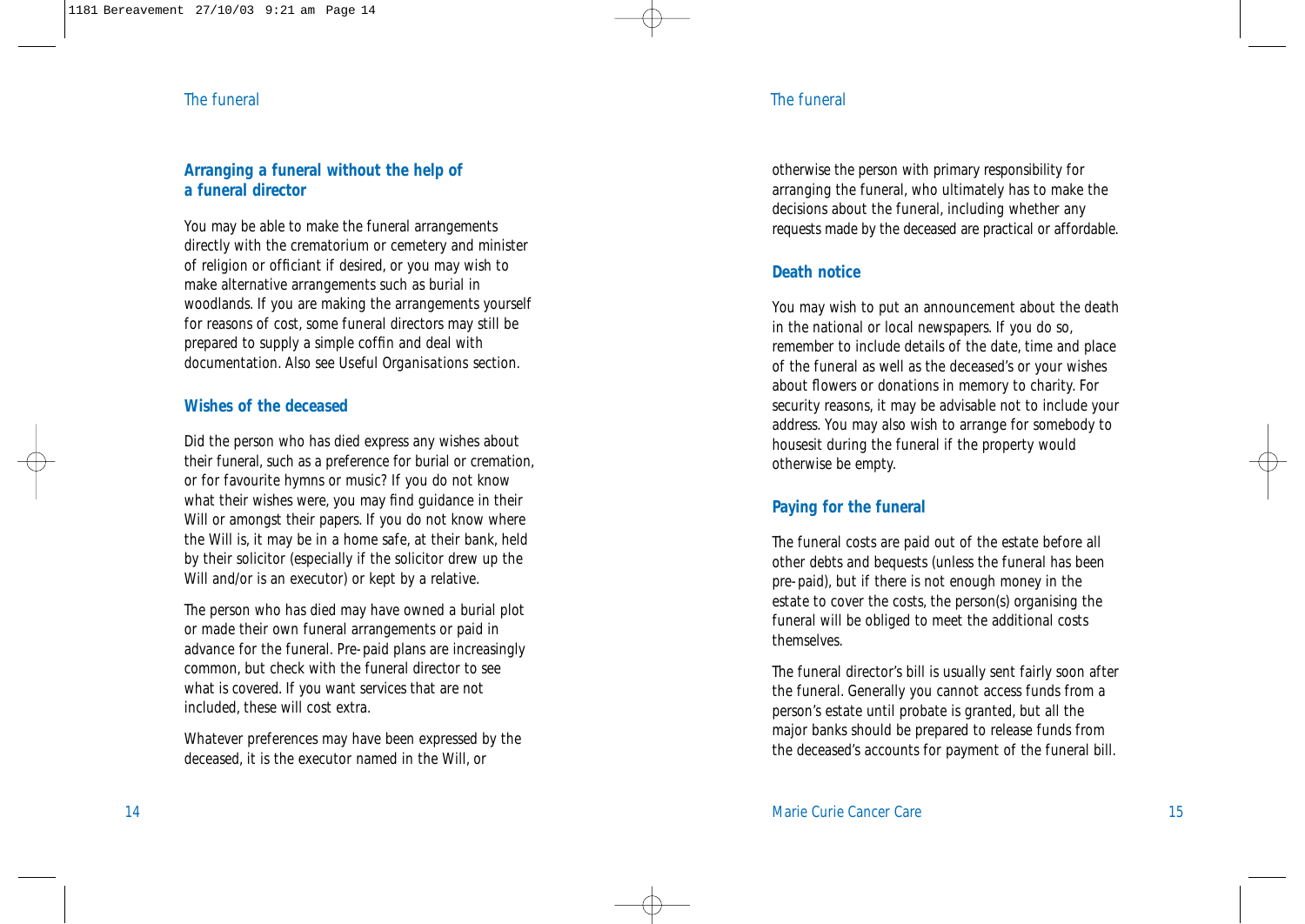It **may** be possible to obtain a Social Fund Funeral Payment towards the cost of the funeral if there is not sufficient money to cover the costs **and** if you or your partner are in receipt of a benefit issued by Social Security such as income support, family credits, housing benefits or council tax rebates. The person claiming **must** be the person arranging the funeral and taking responsibility for the payment. Form SF 200 and guidance on eligibility are available from your local Social Security office. However, it should be noted that the maximum payment available is not generally sufficient to cover the cost of even a basic funeral.

If you are not eligible for help from the Social Fund and there are insufficient funds to pay for a funeral, the local council has a legal duty to arrange for burial or cremation of the deceased. This can be arranged through the local council environmental services department.

# **Burial**

It is important to check whether a graveyard space has already been arranged in a churchyard or cemetery. If so, there should be a title deed for the plot or a 'deed of grave grant' amongst the deceased's papers. The funeral director will need a copy of any such documentation.

Most churchyards are no longer open for burial because there is no more space. Most cemeteries are nondenominational, so you will be able to hold most types of service in their grounds.

### The funeral The funeral The structure of the structure of the funeral The funeral

#### **Cremation**

Most crematoria are run by local authorities and the costs usually include the use of the chapel. Ashes can be scattered in the garden of remembrance at the crematorium. You may instead arrange to have ashes scattered or interred (buried) in a churchyard or family plot in a cemetery, or a favourite spot that was special to the deceased, or you may wish to keep them in a casket or urn. Your funeral director can make arrangements for you.

# **Flowers and donations in memory**

You will need to decide whether mourners can send or bring flowers for the funeral or whether you prefer to specify family flowers only, with other mourners instead sending donations in memory to charity (the funeral director may be willing to forward cheques to the relevant charity(ies)). If you are planning a cremation, you may need to decide what should be done with any flowers after the funeral.

### **The service**

If you require a religious ceremony, you may need to seek advice from a minister of that religion. If you are not a member of, or do not regularly attend, a place of worship, the funeral director should be able to suggest a local contact. In addition, contact details for a number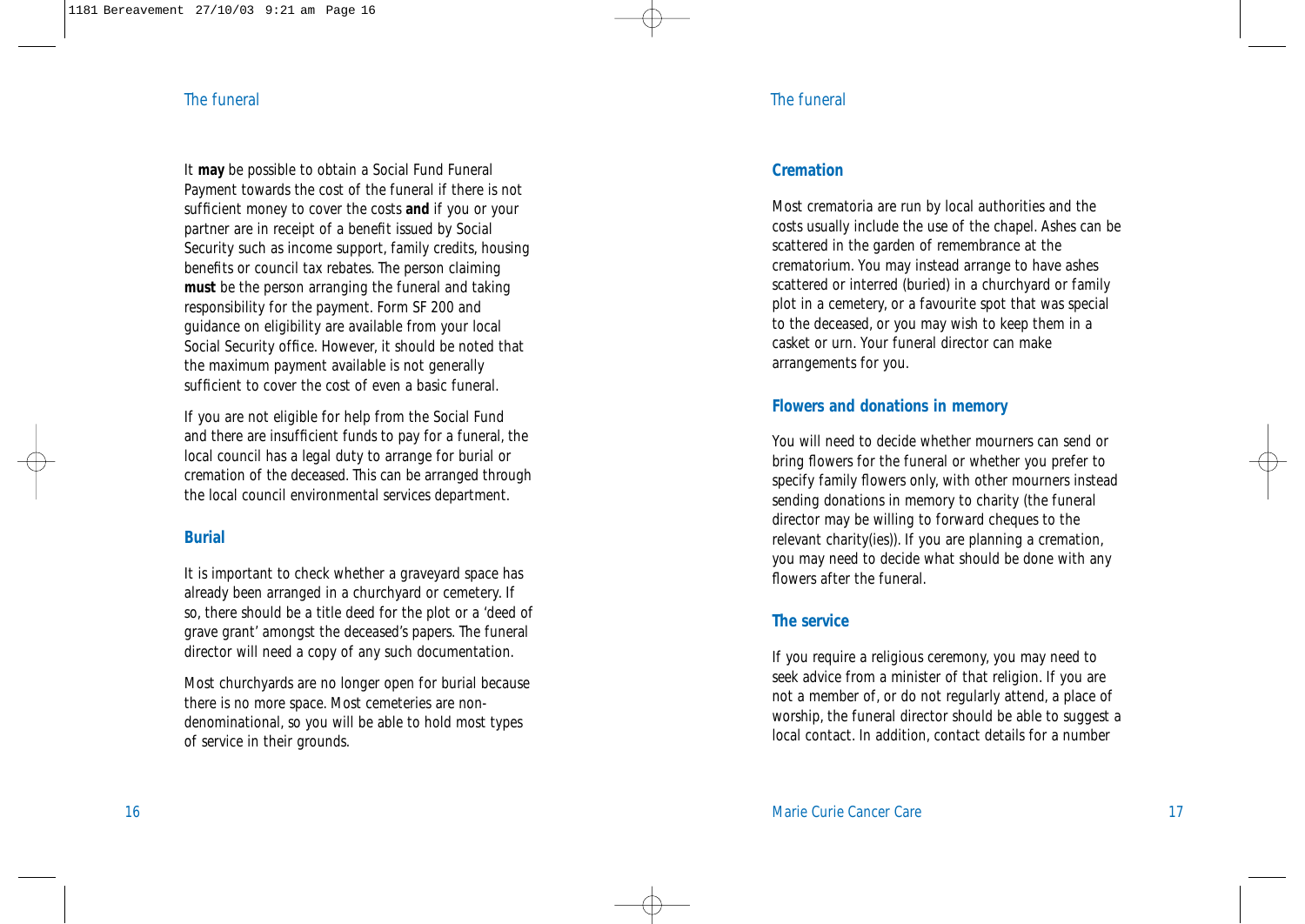of religious organisations can be found in the *Useful Organisations* section.

If you require a non-religious ceremony, the funeral director should be able to help with a local contact, or the British Humanist Association can provide advice (contact details in *Useful Organisations* section).

It is not necessary to have a formal service at the funeral if the person who died did not wish to have one, or if the relatives prefer not to. Some suitable music (many people now specify what music they would like at their funeral) and a few carefully chosen words from you, another relative or a friend can be just as appropriate.

See *Useful Organisations* section for further sources of information for both conventional and more alternative styles of funeral.

This is a time to pay tribute to the person who has died. It is a time to share your grief with others who are close to you. Don't be afraid to cry; but don't worry if you don't feel able to show your emotions this way.

It can be helpful to include children or young people in the arrangements for the funeral, giving them time to make choices about attending the funeral and how they want to be involved, and explaining what will happen at the service. Remember that you will be there to support them, and that it's ok for them to see you upset.

# The funeral coping with your grief

# **Coping with your grief**

Bereavement is something which most people experience at some time in their lives and dealing with loss can be distressing. Grieving is a natural process that can take place after any kind of loss. Grief is not an illness and you need not be alarmed by the feelings and symptoms that you have.

## **No one can tell you how to grieve**

People react in their own way when they are grieving the loss of someone who is very close to them. Each person and relationship is special and unique so no one can tell you what you should be feeling or how you should behave. The important thing is to allow yourself to feel and do what is right for you in your own time.

# **Take your time to make choices**

The first reaction can include disbelief and confusion. Sometimes you may find it impossible to take in what has happened. Even if you were expecting the death, the moment of death may have come as a shock, leaving you feeling unprepared and anxious.

There will be some practical things to attend to and decisions to make. Some things do have to be done quickly, but don't feel you have to rush into decisions if there is no need. Think about what you really want and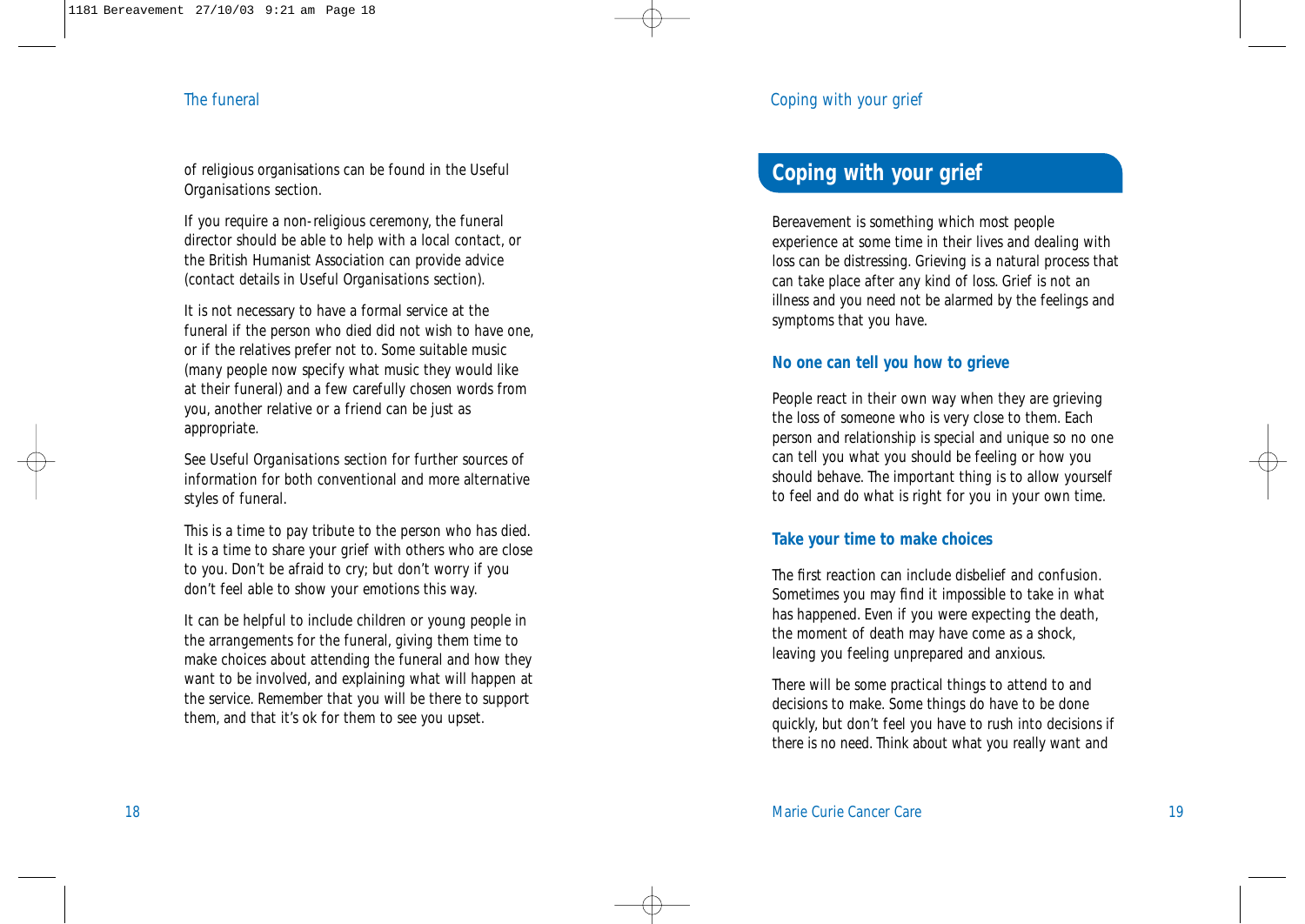# Coping with your grief Coping with your grief

take your time. You may find it helpful to talk to someone about practical issues. Don't enter into any financial or legal agreements unless you fully understand them and don't let others rush you into anything before you are ready.

# **Intense feelings are part of grieving**

People often find that the first two or three months after someone has died are quite busy with practical things to attend to. It can be after this period that the full impact of your loss may be felt and you may be surprised by the intensity of your feelings and feel as if you are 'going mad'. You may become forgetful and find it hard to concentrate. You may experience a whole range of feelings including physical pain and great sadness, isolation, helplessness, anxiety and anger that the person has died.

You may blame yourself because you wish that you had done things differently and now feel that you have no opportunity to put things right and be forgiven. It is not uncommon to have feelings of relief that the person has died and that the pain and suffering is over and then feel guilty about having these feelings. These are caring feelings and you are only human; it is hard to get everything right.

Don't hide your feelings. Do express them as much as possible and talk to someone you trust. You may find you need to talk through your feelings repeatedly.

# **Grieving within a family**

Your family and friends will also be experiencing grief which will be unique to them. It can be upsetting if one family member feels very angry while another feels intense sadness and needs to cry, or if one person needs to talk about their feelings while another wants to say very little. Try to acknowledge these differences. Sharing your thoughts and feelings can lessen the loneliness and bring you closer together.

## **Include children**

Generally, children do not understand the meaning of death until they are three or four years old. Children experience the passage of time differently from adults and can therefore appear to overcome grief quite quickly. However, children in their early school years may need reassuring that they are not responsible for the death of a close friend or relative as they often blame themselves for one reason or another.

If you are caring for grieving children then it is important to share your grief together. Even very young children experience grief and need to be given the opportunity to express their feelings. You may want to protect your child from the pain of grief but, as one mother said, "It isn't a choice of whether she will hurt or not but whether I will know about it".

Children often know more than adults realise and they need honest information to help them make sense of what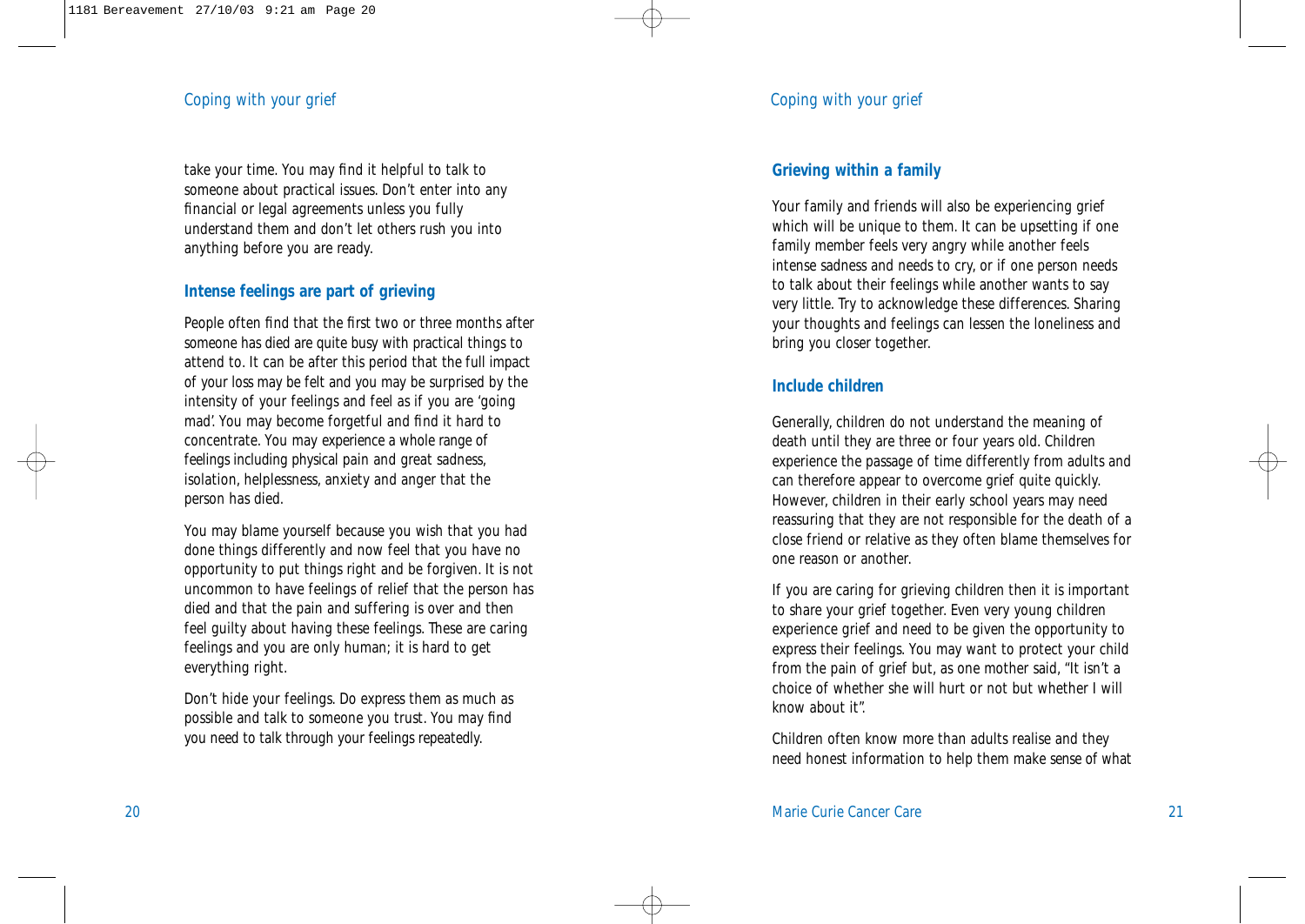# Coping with your grief Coping with your grief

has happened. If you are unsure about how to support your child then it may be helpful to talk to your GP, health visitor or practice nurse.

Some Marie Curie hospices have Children and Young People's Counsellors who may be able to offer advice and provide the following leaflets about helping children:

- ❏ *Talking to children when someone close is very ill*
- ❏ *Helping children when someone close dies*
- ❏ *Questions children may want to ask when someone close to them has died*
- ❏ *Teenage grief things you might want to know*
- ❏ *Books and cassettes for children, teenagers and adults about bereavement*

If you are not in contact with a Marie Curie hospice, the leaflets are available as a set from Marie Curie Cancer Care. See *Useful Organisations and Information* section for ordering details.

# **Identify who will be supportive to you**

During the coming weeks and months you will need help and support from others because it can be very hard to manage bereavement alone. This is not a sign of weakness and it takes courage and strength to ask for help. Many people find that their close family and friends are a tremendous help so do make sure you keep in touch with them. Even if they themselves are grieving, they may want to be close to you to support and care for you.

Don't forget to look after yourself physically. Try to eat well and get plenty of rest.

If you are worried about your feelings, it may help to talk it through and get some support. You could contact someone outside the family whom you trust, a minister of religion, or a bereavement support organisation (see *Useful Organisations* section). Your GP or practice nurse should be able to recommend a local bereavement support group or counsellor.

If the person who has died was cared for by a Marie Curie (or other local) hospice, try contacting the hospice. Most Marie Curie hospices have social workers, chaplains or bereavement support services for advice and information.

Don't ignore your grief or try to move on before you feel ready. There is no right or wrong amount of time to grieve. Recovery is not a constant process – sometimes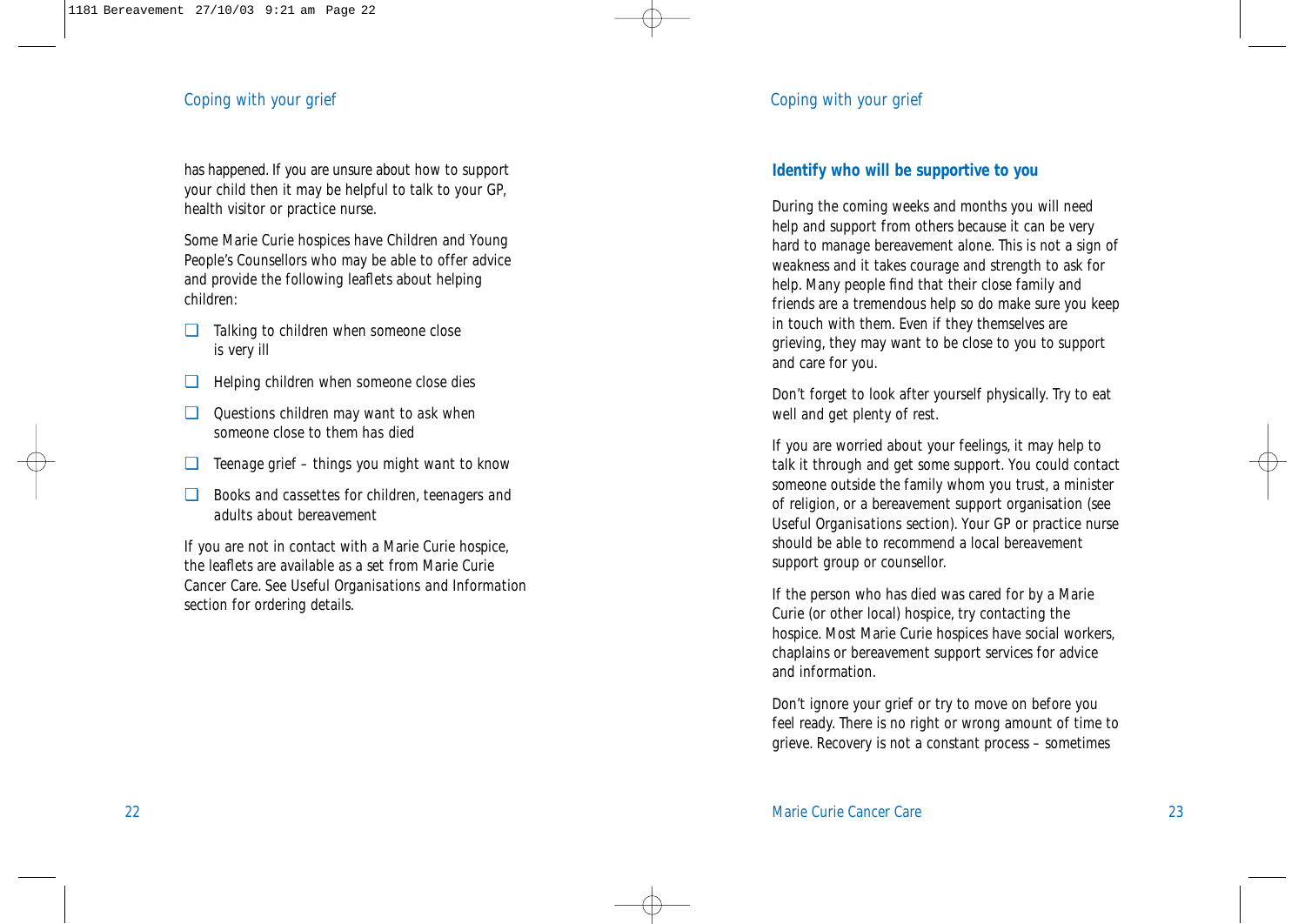you will feel worse rather than better, but this is normal. You may also find that birthdays, holidays and anniversaries are difficult times, even when you thought you had moved on.

You may find it helpful to make some longer term plans so that you have something to look forward to in the future.

#### **In summary**

- Everyone grieves in their own way and at their own pace. Do what is right for you and don't let people tell you how you should grieve.
- Don't hide your feelings. Talk about them as much and as often as you need, to someone you trust.
- Keep in touch with friends and family.
- Look after yourself.
- Do ask family/friends and/or professionals for support and assistance if you need it. Don't struggle on alone.

# Coping with your grief Coping With Your grief Administration of the estate

# **Administration of the estate**

The person who is named as the executor in the Will (this may be yourself, a relative or friend, and/or a solicitor – more than one executor may be named) is responsible for administering the estate - for instance, settling debts and paying out legacies. If you are an executor, you may want to do this yourself, or instruct a solicitor to do so instead (there will be a charge for this). Instead you may want to deal with certain matters yourself and leave others to the solicitor (for instance, you might sort out the deceased's possessions and deal with simple paperwork while a solicitor draws up estate accounts).

Administering an estate does not have to be complicated, and it is entirely possible for a lay executor to administer a straightforward estate if they wish. Guides to help executors with the administration of an estate are available from bookshops.

# **Pensions, tax and benefits**

#### **Yourself**

You may qualify for a Bereavement Payment, Widowed Parents Allowance or Bereavement Allowance. Your local Benefits Agency should be able to advise you on eligibility and procedures for these. They should also be able to provide advice about any changes to your benefits or pension situation.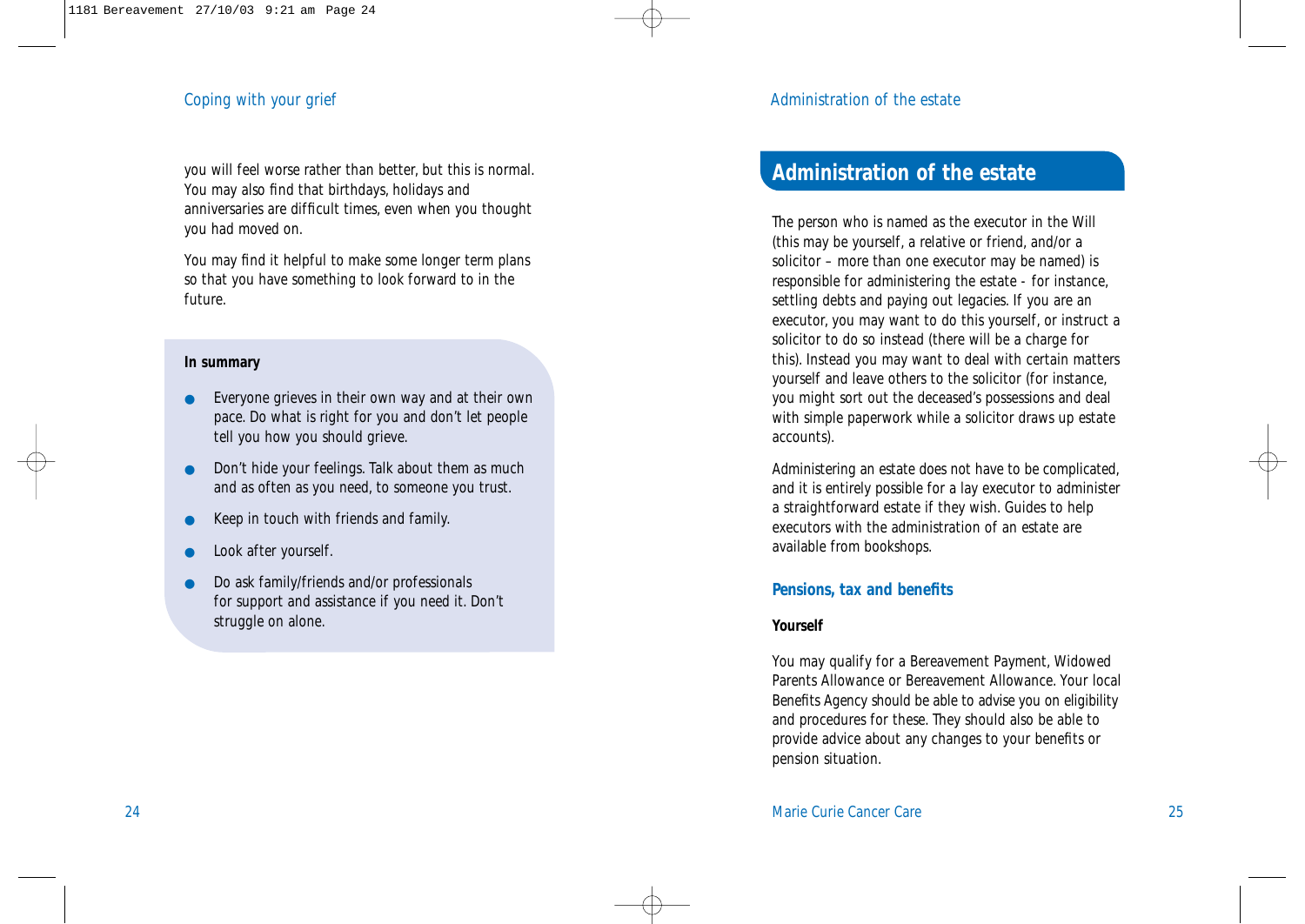## Administration of the estate Administration of the estate Administration of the estate

A leaflet is available from Marie Curie Cancer Care called Bereavement Benefits. Please see *Useful Organisations: Financial and Practical Advice* section.

#### **The deceased**

Either you (if you are the surviving spouse of the person who has died) or the executor(s) will deal with the following.

If the deceased received any state or private pension or benefit, you will need to complete and send to the local Social Security office the Certificate of Registration of Death (form BD8 in England, Wales or Northern Ireland; form 3345i in Scotland) which was given to you when registering the death, together with any order books, payable orders or giro cheques (you may want to photocopy or take a note of any Social Security or pension numbers before you return the paperwork). You should not cash any of the deceased's pensions or benefits after death. Any money due will be sent out to the next of kin after the Social Security office has received and processed the Certificate of Registration of Death.

You will need to notify the local Inland Revenue office about your change in circumstances. For details of how to obtain their leaflet *What to do about tax when someone dies*, see *Useful Organisations: Financial and Practical Advice* section.

# **People or organisations to inform**

(This list is not exhaustive.)

- ❏ GP (unless they already know)
- ❏ District nurse if applicable, to cancel nursing care and any other services being provided
- ❏ Local social services department if services such as meals on wheels or home helps were being provided
- ❏ NHS or Red Cross if equipment had been loaned
- ❏ Any hospital the deceased had been attending
- ❏ employer
- ❏ bank
- ❏ utilities suppliers (eg gas and electricity) if bills were in deceased's name
- ❏ other creditors (people to whom deceased owed money such as credit card companies)
- ❏ Royal Mail to redirect mail if appropriate
- local council housing department if deceased was living in a council house, or landlord if private tenancy (if you shared a home with the deceased you are advised not to move out without getting legal advice first)
- ❏ local council re housing benefit and Council Tax/Council Tax Benefit
- ❏ the teacher, college or employer of a child or young person if a parent, family member or close friend has died.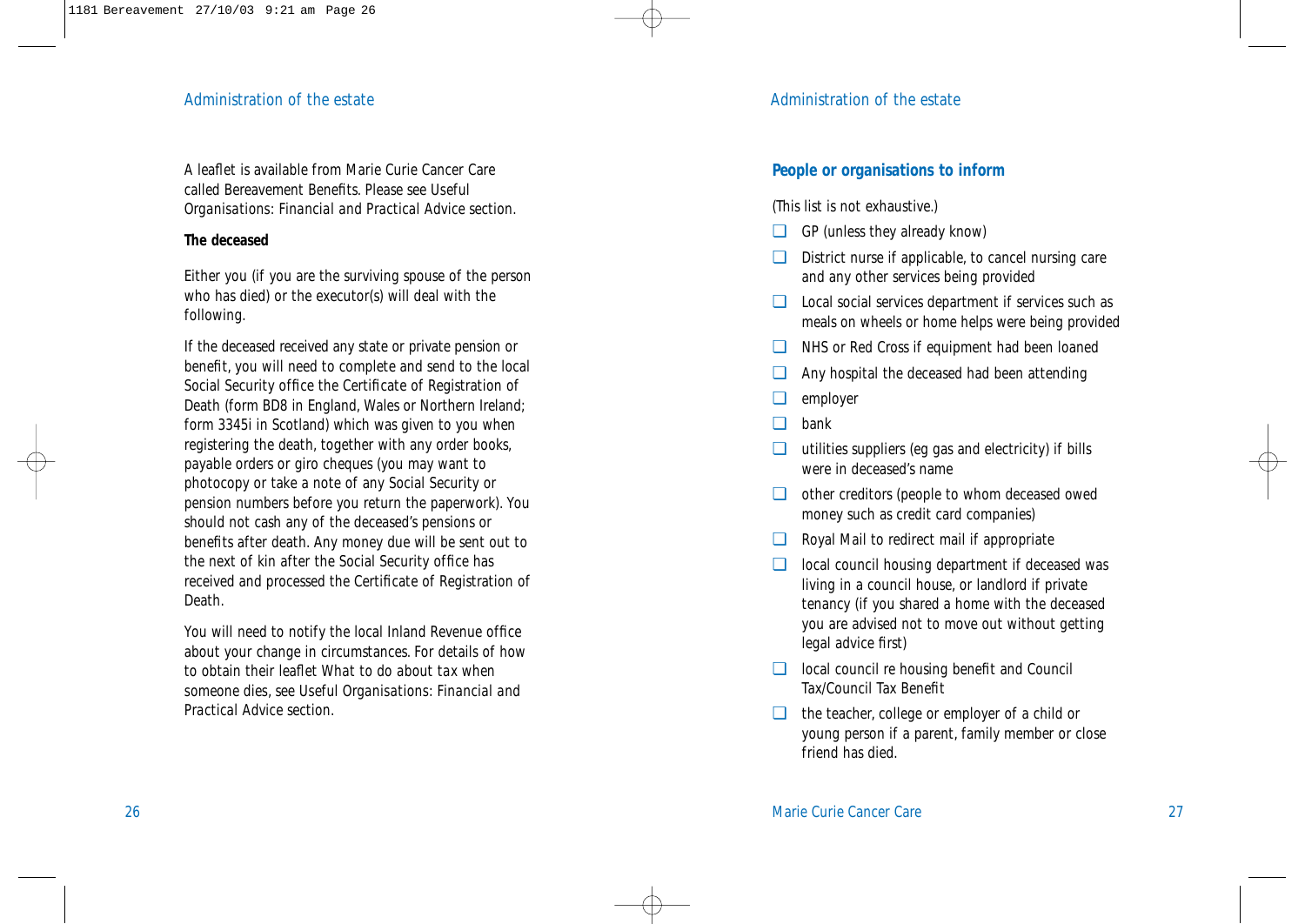# Administration of the estate **Network Construction** Change Useful organisations **Useful organisations**

If appropriate, either you (if you are the surviving spouse) or the executor(s) will need to:

- ❏ return driving licence to DVLA
- ❏ return car registration documents to DVLA (for change of ownership to be recorded)
- ❏ contact the car insurance company. Anyone who drives a car that is insured in the deceased's name is not legally insured unless their own insurance covers them for driving any vehicle. (If the policy cannot be suitably amended or if nobody else will drive the car, you may be able to claim a partial refund of the premium.)

and return the following documents with a cover note detailing the date of death:

- ❏ passport
- ❏ season ticket (you may be able to claim a partial refund)
- ❏ library books/videos and library ticket
- ❏ membership cards of clubs, associations, trade union etc. (you may be able to claim a partial refund of fees).

Although not part of the administration of the estate, you may need to review your own will in light of your loss.

# **Useful organisations**

Below are details of a number of national organisations, some of which will be able to provide you with details of local contacts where appropriate. If you received this booklet through a Marie Curie hospice, you will also find information on local contacts inserted at the back of this booklet.

### **Associations of funeral directors**

**National Association of Funeral Directors**  618 Warwick Road, Solihull West Midlands B91 1AA

Tel: 0121 711 1343 Website: www.nafd.org.uk Email: info@nafd.org.uk

**The National Society of Allied and Independent Funeral Directors** SAIF Business Centre, 3 Bullfields Sawbridgeworth, Hertfordshire CM21 9DB

Tel: 01279 726777 Website: www.saif.org.uk Email: info@saif.org.uk

**The Funeral Standards Council**  30 North Road, Cardiff CF10 3DY

Tel: 02920 382046 Website: www.funeral-standards-council.co.uk Email: fsckate@aol.com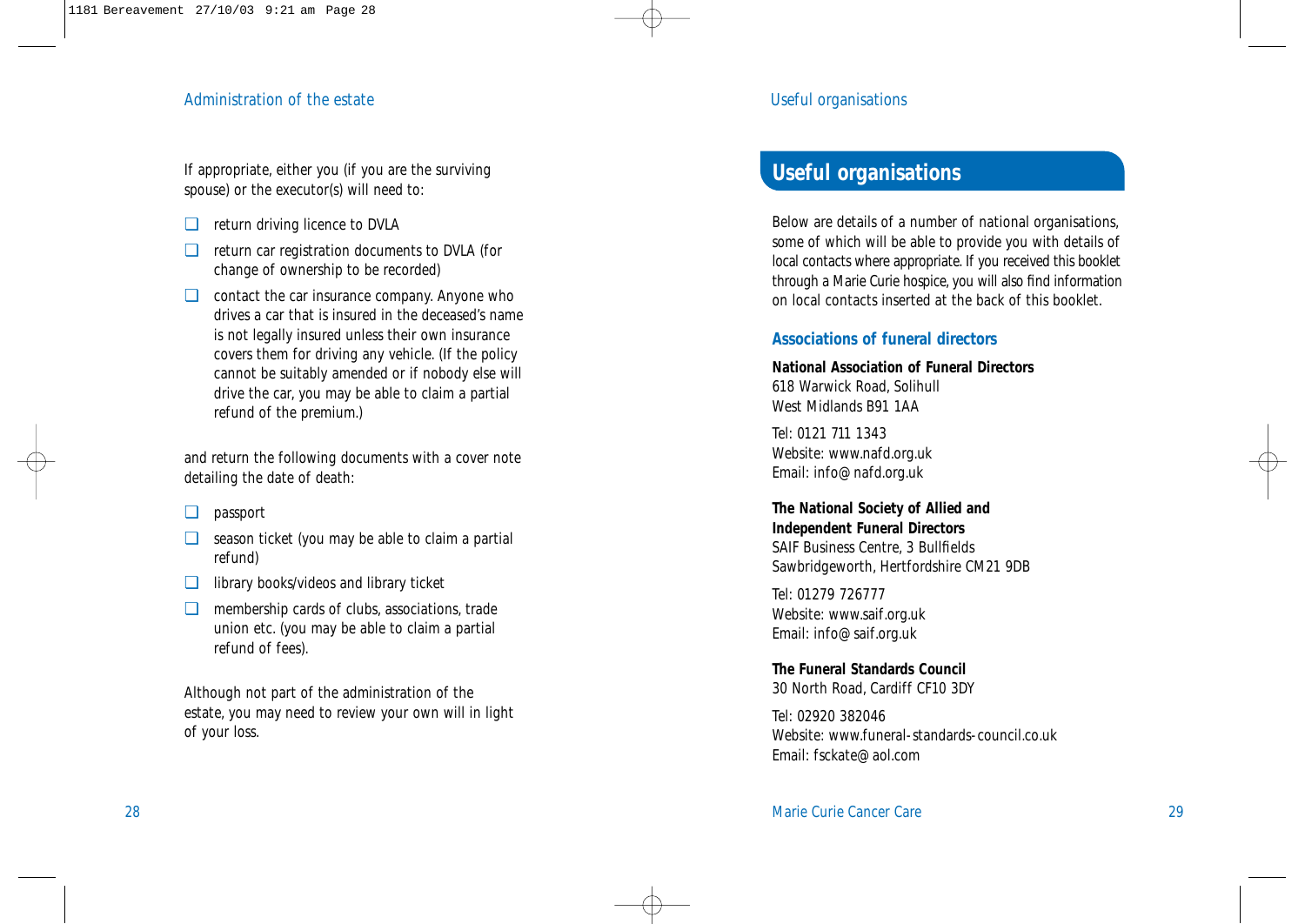## Useful organisations Useful organisations

**British Institute of Funeral Directors**  140 Leamington Road, Coventry CV3 6JY

Tel: 024 7669 7160 Website: www.bifd.org.uk Email: enquiries@bifd.org.uk

### **Organisations offering advice on funerals**

**Natural Death Centre** 6 Blackstock Mews Blackstock Road, London N4 2BT

Telephone: 020 8391 Website: www.naturaldeath.org.uk Email: ndc@alberyfoundation.org

A national organisation that aims to support those dying at home and their carers. Offers advice and information on funeral arrangements, in particular inexpensive, DIY and green funerals and woodland burial grounds.

**AB Welfare & Wildlife Trust** Tel: 01423 530900 or 01423 868121 Website: www.greenburials.org Email: ab-welfare-wildlife trust@burials.freeserve.co.uk

A national charity offering free and sound advice on law around dying, collecting and transporting bodies, burial and cremation, green funerals, burials in private land and nature reserves. Offers practical help with deaths

within a 25 mile radius of Harrogate and can arrange burials in nature reserves near Harrogate.

**Funerals UK** Website: www.funeralsuk.com

Provides practical advice on wills and funerals, and information on companies which can provide a wide range of services (such as funeral directors, florists, and unusual funeral services or ceremonies) for both conventional and more alternative funerals.

### **For advice on religious or secular services**

**Christian:** you will find churches of all major Christian denominations in the yellow pages directory.

**United Synagogue** Adler House, 735 High Road North Finchley, London N12 0US

Telephone: 020 8343 8989 Website: www.unitedsynagogue.org.uk Email: info.general@unitedsynagogue.org.uk

**London Central Mosque Trust & Islamic Cultural Centre** 146 Park Road, London NW8 7RG

Tel: 020 7724 3363 Website: www.islamicculturalcentre.co.uk Email: islamic200@aol.com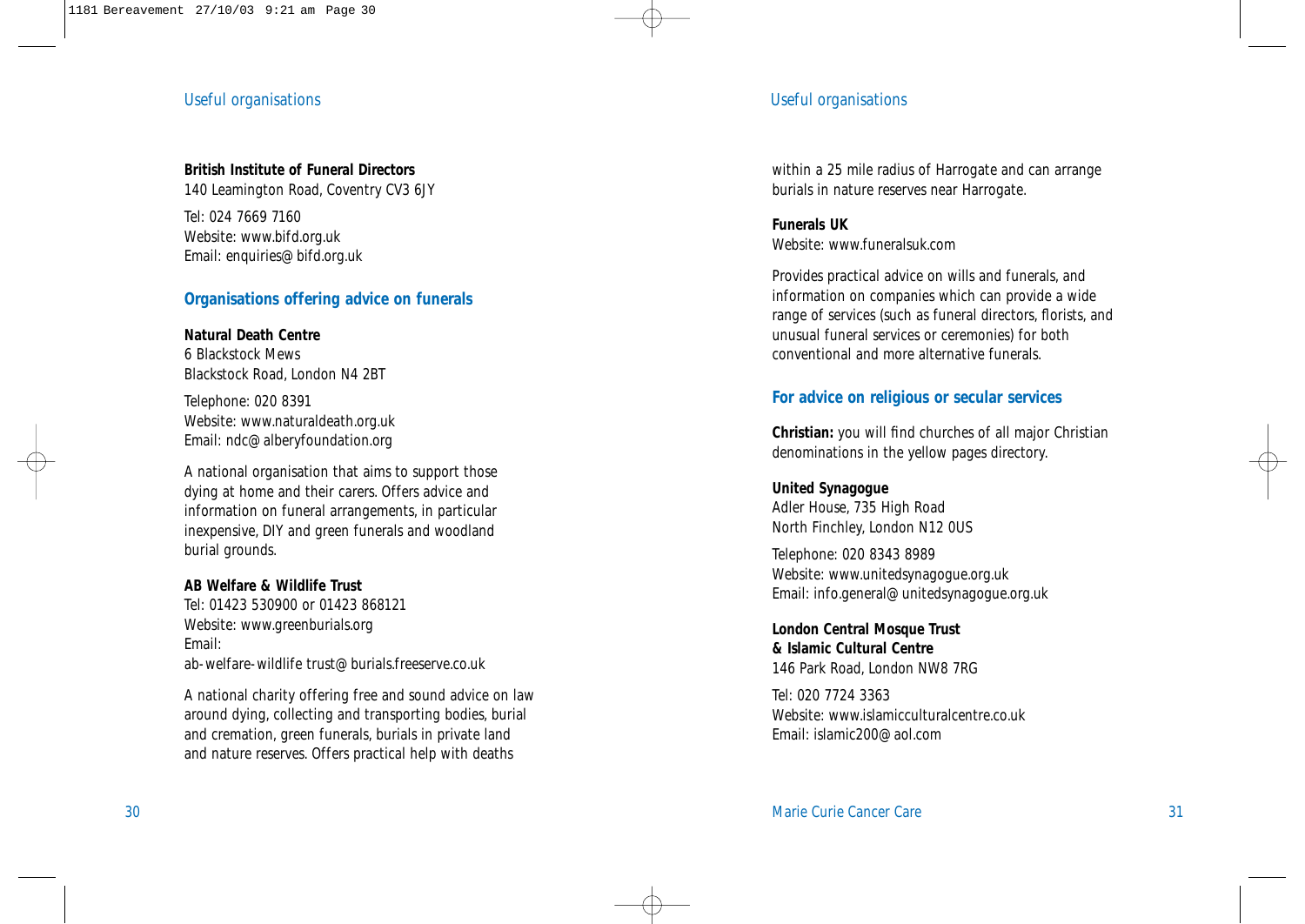## Useful organisations Useful organisations

**The Buddhist Society** 58 Eccleston Square, London SW1V 1PH

Tel: 020 7834 5858 Website: www.thebuddhistsociety.org.uk Email: info@thebuddhistsociety.org.uk

**British Humanist Association** 47 Theobalds Road, London WC1X 8SP

Tel: 020 7430 0908 Website: www.humanism.org.uk Email: info@humanism.org.uk

A national organisation that can provide an officiant for non-religious funerals as well as advice on organising the ceremony.

### **Bereavement Organisations and Information**

Your **GP** or **practice nurse** should be able to recommend a local bereavement support group.

**CRUSE Bereavement Care** Cruse House, 126 Sheen Road, Richmond Surrey TW9 1UR

National Helpline: 0870 167 1677 (9.30am-5.30pm M-F) Counselling Line: 08457 585 565 (afternoons and evenings, 7 days a week)

Website: www.crusebereavementcare.org.uk Email: info@crusebereavementcare.org.uk

A national charity with branches throughout the UK, offering help to all those who have been bereaved, through counselling, social contact and advice on practical matters. For details of your local branch phone 01738 444 178 for Scotland and 020 8939 9530 for the rest of the UK.

**The Compassionate Friends**  National Office, 53 North Street, Bristol BS3 1EN

National Helpline: 0117 953 9639 Website: www.tcf.org.uk Email: info@tcf.org.uk

An international organisation of bereaved parents offering friendship, support and understanding to other bereaved parents. Includes parents of adult children who have died.

**Child Bereavement Network** Huntington House, 278-290 Huntington Street Nottingham NG1 3LY

Tel: 0115 911 8070 Website: www.ncb.org.uk Email: cbn@ncb.org.uk

A national organisation aimed at improving the quality and range of bereavement support for children, young people, their families and other caregivers. Offers information about support services.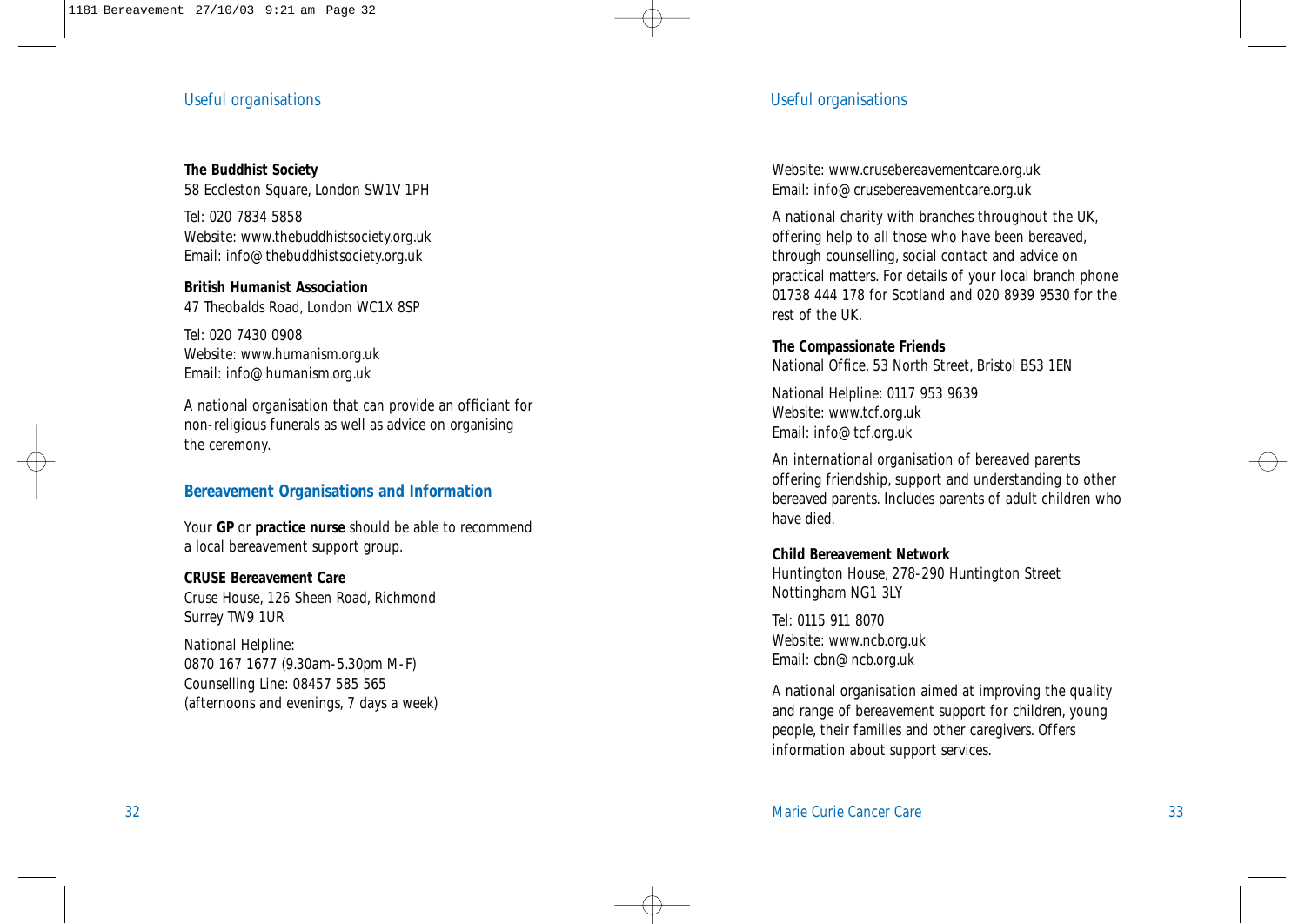## **Marie Curie Cancer Care**

Marie Curie hospices offer the following leaflets about helping bereaved children:

- ❏ *Talking to children when someone close is very ill*
- ❏ *Helping children when someone close dies*
- ❏ *Questions children may want to ask when someone close to them has died*
- ❏ *Teenage grief things you might want to know*
- ❏ *Books and cassettes for children, teenagers and adults about bereavement*

If you are not in contact with a Marie Curie hospice, the leaflets are available as a set from Marie Curie Cancer Care. There is a cost of £2.50 to cover postage and packing.

Please call 01793 582 500 to pay by credit card or send a cheque to the address below;

#### Attn: Lynne Cuss

Marie Curie Cancer Care, Unit 1, Enterprise House, Cheney Manor Industrial Estate, Cheney Manor Swindon SN2 2YZ Please make all cheques payable to Marie Curie Cancer Care. Your order will be despatched within 7 working days.

# Useful organisations Useful organisations

# **Counselling**

Your **GP** or **practice nurse** should be able to recommend a counselling service.

**BACP (British Association for Counselling and Psychotherapy)** 1 Regent Place, Rugby, Warwickshire CV21 2PJ

Tel: 0870 443 5252 Website: www.bacp.co.uk Email: bacp@bacp.co.uk

Provides a factsheet about choosing a counsellor and can provide details of local counsellors, including those who have specialised training around bereavement and those who may be able to provide free or low cost counselling or offer concessions.

## **Financial and practical advice**

Your local **Benefits Agency** should be able to provide you with information about bereavement benefits and any changes to your benefits or pension. For contact details look for the Benefits Agency display advert in the business section of the phone book.

Your local **JobCentre** or **JobCentre Plus** office should be able to provide you with information about bereavement benefits or other benefits. For contact details look for Employment Service in the business section of the phone book.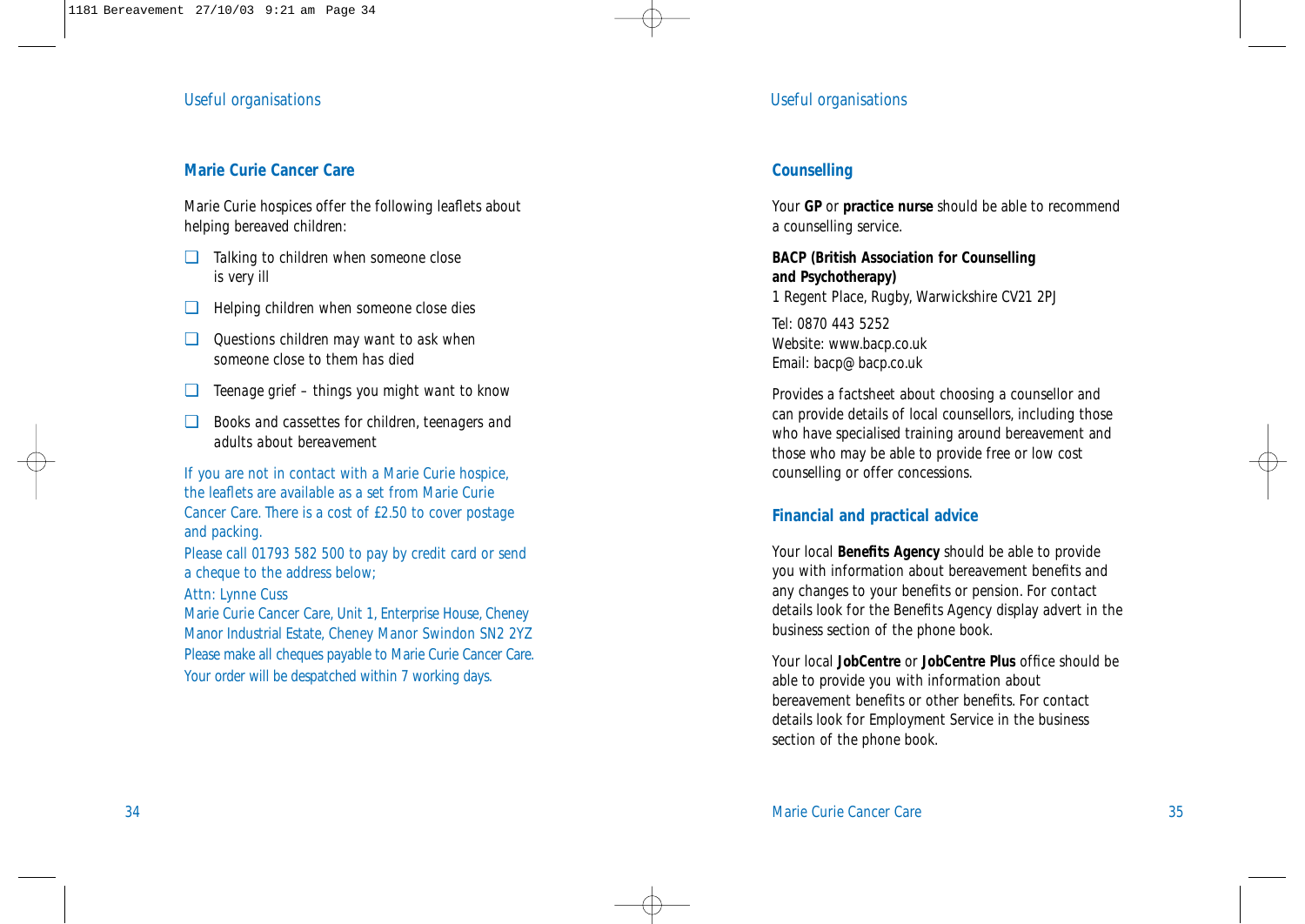### Useful organisations Can you help?

The **Department for Work and Pensions** has a Public Enquiry Line and can answer questions on benefits or pensions, or suggest where else to call. Their phone number is 020 7712 2171 (9-5 Mon-Fri).

A **Marie Curie Cancer Care** leaflet called *Bereavement Benefits* is available from Alice Leckie, Principal Social Worker, Marie Curie Centre Fairmile, Frogston Road West, Edinburgh EH10 7DR.

#### **National Association of Citizens Advice Bureaux**

Myddelton House, 115-123 Pentonville Road London N1 9LZ Tel: 020 7833 2181 Website: www.nacab.org.uk

Trained counsellors will give advice on problems and contacts of other local groups who will help. Look in the telephone directory for local offices.

The **Inland Revenue** has a leaflet IR45 *What to do about tax when someone dies* – available from any tax office or by calling the Inland Revenue Orderline on 08459 000404.

**Interpreters:** Social Services should be able to advise you on the availability of interpreters.

**Help the Aged** offers a summary sheet *Guide to Estate Administration* (available from the Legacies Department on 020 7239 1965) and its freephone advice line **SeniorLine** can help with advice on benefits and entitlements. Phone 0808 800 6565 (0808 808 7575 in Northern Ireland) 9am-4pm Mon-Fri.

# **Can you help?**

**Marie Curie Cancer Care is a charity. All our services are free of charge to patients and their carers.**

**Every year, Marie Curie needs to raise more than £50m from supporters to fund our work.**

**You can help us in many ways, from making a donation or volunteering, to remembering a loved one who has died through a Marie Curie Daffodil Fund, to running an event or leaving us a gift in your will.**

**If you would like to help, please call Supporter Services on 0800 716 146 quoting reference 2003BPCK. We can then send you more information or put you in touch with your nearest Marie Curie Cancer Care fundraising office.**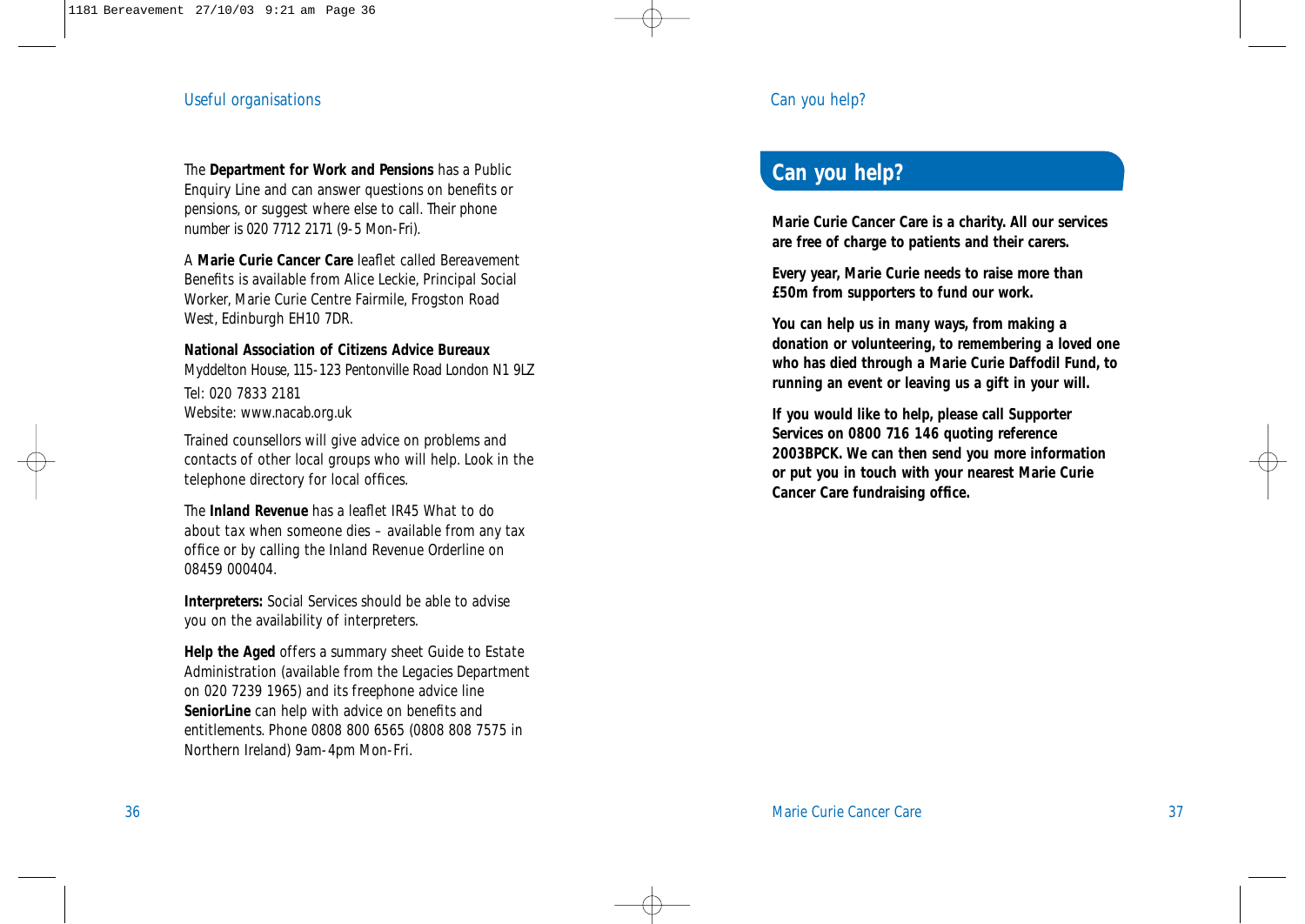# About Marie Curie Cancer Care

# **Marie Curie Cancer Care**

We welcome suggestions and complaints since these help us to improve our service. If you have any comments on this booklet or our service, please write to:

Mrs Gail Sharp Caring Services Director Marie Curie Cancer Care 89 Albert Embankment London SE1 7TP

who will ensure that your feedback is passed to the appropriate person in the Charity.